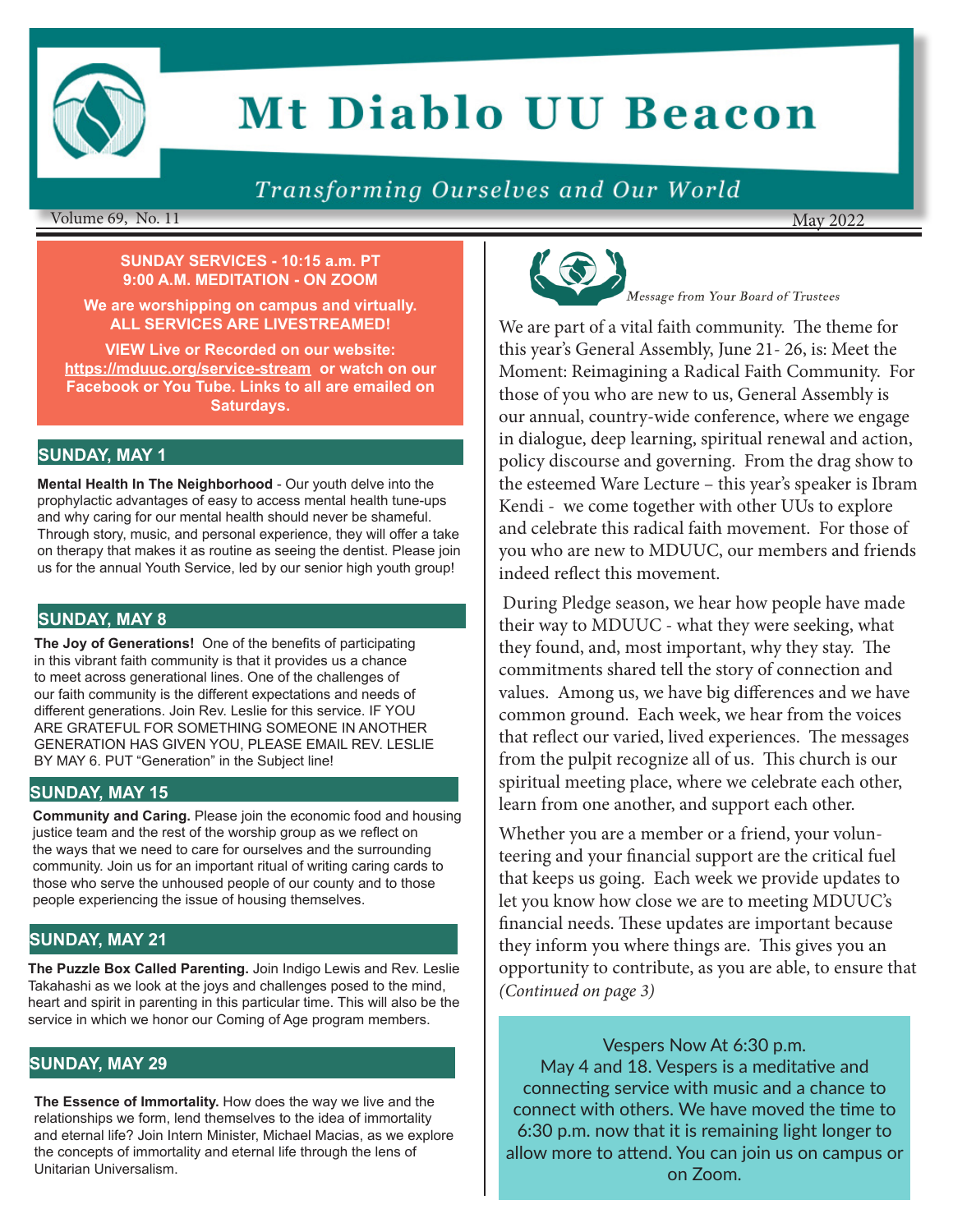#### **Leslie's Logos**

So much to be grateful for as May begins! I know many of you have a list, mine goes like this:

Grateful to see people to be in the presence of people that I haven't seen for a long time a long time,

in-person and on Zoom. Grateful for the volunteers who stayed through the pandemic however and best they could. I'm grateful for those that were working so hard at their jobs or at simply surviving that they couldn't do that and are now coming back. Grateful for the people who bring their kids even though the kids have different habits now and those that bring their grandkids because because the kids have different habits now. Little things help too. I'm grateful for the people that send in pictures or who show up to say hello in the virtual greeting or stay a bit longer to say hello on the patio since reconnecting with one another is so important. I am grateful for those who go out of their way to meet some of our wonderful new people who have come in at a time it is harder to get to know people. How lovely to see the conversations on the Upper Patio on nice sunny days. I am very glad more people are coming on campus for our connection groups and affinity groups and spiritual practices. AND I am grateful for the technology we can use for administrative meetings without needing to survive the end of day traffic. Grateful for the small ways we help people in the big ways we help people that I get to see every day. The gifts that support the ministry team's caring work the work of our volunteers. Grateful and all the people who are putting their oars in the water to pull harder in this odd time for religious community.

And the gratitude in the day-to-day extends beyond it as well. I am grateful for the lives in this community that have come before mine that have helped create what we have today. In this spring when we are sharing so many Celebrations of Life for so many beloved people, I am aware of that with poingnancy. So important to take time for gratitude,

In faith and perseverance,

#### Leslie

*Rev. Leslie Takahashi serves as the Lead Minister of the congregation. You can leave her a non-urgent message at 925-934-3135 extension 112 or email her at leslie@mduuc. org (be warned though that weasely email may require some perseverance—call if you do not hear back within a week or so!)*



#### **Indigo Lewis, DLRE**

Greetings,

With summer right around the corner I encourage you to check out the new Adult Faith Development Spring / Summer Brochure. MDUUC continues its commitment to recognizing that



spiritual growth happens over our lifetime with a variety of opportunities to tend to your own faith development. From learning more about Unitarian Universalism, to embodied practices of ritual and meditation, or a group movie watch and discussion, these and many other events are available in supporting us in our connection of spirit and community. Join us for the following and more:

- Connecting You & MDUUC. Are you new and want to learn more about MDUUC? Join us for this all virtual gathering on Wednesday, May 18th, 7:30- 9:30pm.
- Reimaging Caring; A mid-day discussion and space for personal reflection with Rev. Leslie on how we can reimagine caring when feeling overwhelmed by the enormity of world events. Thursdays through June 2nd, 12-1pm
- Signing Together With Lisa Cahn; A chance to practice American Sign Language with Sign Language interpreter Lisa Cahn, Thursday May 5th, 6:30-7:30pm

And whether you want to meet in person or online, there are gatherings available in all formats to engage your mind, body, AND spirit! The Adult Faith Development Spring / Summer Brochure can be found online at www. mduuc.org/adults/ , on campus at the greeters table on Sundays, and featured in the glass events boxes on the side of the Gilmartin building.

Warmly, Indigo

#### **Did You Miss our Guardians of the Flame Event?**

Did you miss our Guardians of the Flame event where we talked about the trends and challenges facing MDUUC in the 2022-23 congregational year? If you would like to have a better sense of our budget and where we stand as we enter this pledge season, this might have the information you need. And no worries, it was recorded and you can view it in the member area - https://mduuc.org/member-area.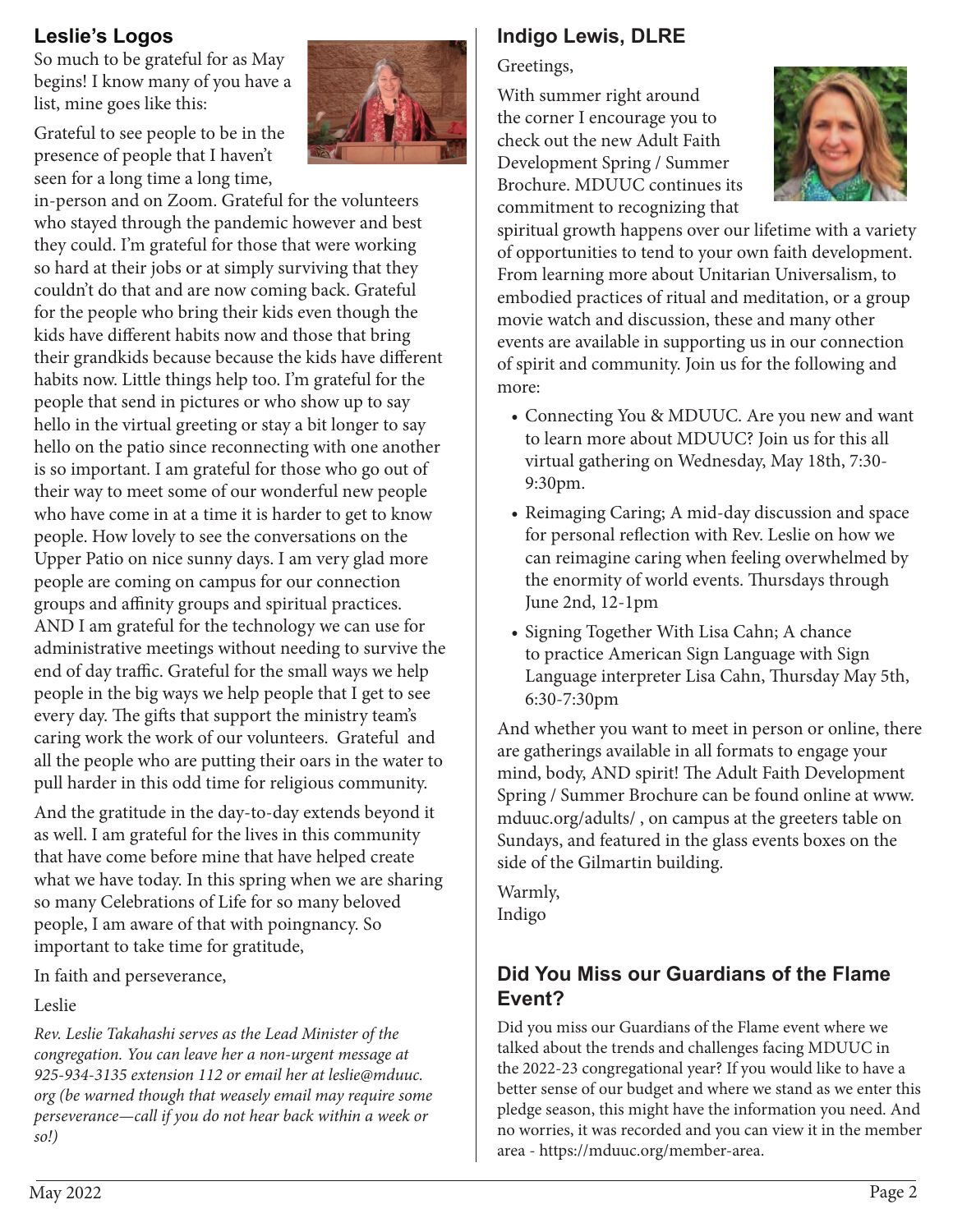#### *(Continued from page 1)*

programs you have come to expect will continue. This year is critical because we know many have experienced flux in their income – caring for loved ones, medical bills, changes in employment, retirement. This time is critical because our financial commitment – whether weekly, monthly or annual – lets us plan for the upcoming year. It represents a shared stake in our intergenerational spiritual education, the day-to-day operating excellence that keeps us connected and supports our engagement in outreach with our larger community, including the social justice involvement that many have shared is the reason they found us in these last few years.

"We are one, a diverse group of proudly kindred spirits, here not by coincidence but because we choose to journey together." Rev. Hope Johnson

Let us do what we can to continue to support our journey and the journey of those to come.

In gratitude,

Linda Russell, President.

MDUUC Board of Trustees

### **Meditations Just When You Need Them**

Did you know that our Friday morning meditations are recorded and available anytime you need to recenter? You can find them at https://mduuc.org/friday-virtual-meditation/

# **Interested in Attending General Assembly?**

**The General Assembly of Congregations will be held June 21- 26 , Attendees can attend virtually or travel to Portland, OR**. If you are interested in learning more or in being a delegate, please contact Mary Beth Spencer.



# **Remember, Pledging is Easy!**

You can drop a card off at the MDUUC campus on Sundays or 10-3 on weekdays or through the mail slot in the Scaff

building. OR you can save gas and pledge online at https://mduuc.org/ pledge OR you can call Jim Lincoln, Stewardship Chair and let him know by phone if that is easiest.

# **Next Connecting You and MDUUC is June 8th.**

Are you new to MDUUC? Interested in learning a little about Unitarian Universalism? Interested in meeting others who are exploring this vibrant community? Curious about how to get involved in other activities?

Join Rev. Leslie Takahashi and members of the Welcoming Committee for this lively conversation about who we are and how we put our values in action. Because of weekday traffic, this will be a virtual event, though if you would prefer to attend in person, please contact Rev. Leslie 48 hours in advance. Leslie@mduuc.org

Wednesday, June 8, 7:30 - 9:00PM

Hybrid.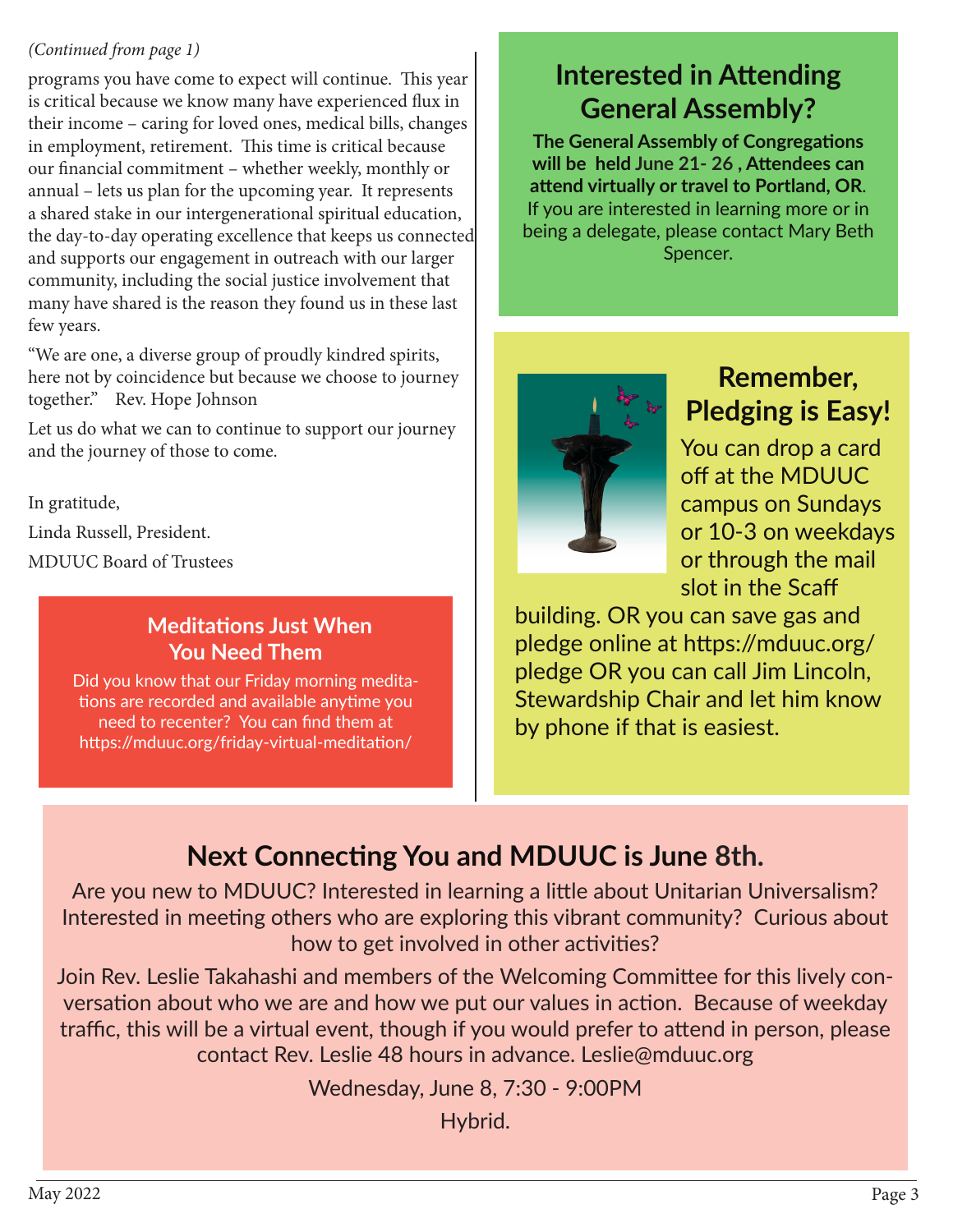

# Contra Costa Elections are June7th

MDUUC is exploring hosting a forum for candidates for Board of Supervisors with the Faith In Action interfaith group in mid-May. Consider participating or volunteering. Also consider checking it out

BEFORE sending in your mail-in ballot.

#### **Reemerging Into Community**

After two- and one-half years of enduring multiple shelter-in-place protocols, we find ourselves confronting the new challenge of reemerging back into community with one another. If you are looking for an intimate setting that will offer an opportunity to develop spiritual resiliency, while building meaningful relationships with other members of our community, we have two small group programs that would be perfect for you.

#### **Connect Groups**

Our Connect Groups are an opportunity to drop in on any session and get a taste of what to expect from our beloved Community Circles. Connect groups are designed to offer shorter time commitments while providing a safe space to explore our spiritual depth in community. Be on the lookout for an email next week with registration information.

To register for an upcoming session, please go to https:// mduuc.org/connect-group-signups/

#### **Community Circles**

They're back! Joining a Community Circle offers a stress-free, comfortable setting to wrestle with the questions within and around us, while providing an opportunity to learn about others. Our Community Circles are an opportunity for us to commit to exploring our faith for six weeks, while remaining in relationship with each other. Be on the lookout for an email next week with registration information for each of our five (5) sessions.

To register for an upcoming session, please go to https:// mduuc.org/connect/community-circle/

### **HATs OFF**

- To those who provided support during the memorial service for Bill Hicks: Bob and Carrol Foxall, Rowena McGregor, Joan Armstrong, Becky Eiben, Jane North and Delores Olson.
- To all who helped make this year's Winter Nights successful!
- TREASURE CONTRIBUTIONS: Kimberly C. Clark, Marjorie Wallace, Barbara Sugrue, Mary Allan, Mary-Helen Binger, Linda Russell, Gary E. Stein, Melissa Allen, Rowena McGregor, Becky Eiben, Anna Kurrent, Ellen Doerfer, NancyWhite, Jim Lincoln, Ron Elsdon, Marianna Laurence, Peggy Kroll, Penny Hackett-Evans, Julia McLeod, Meb Phillips, Lietta Wood, Rosemary Mann and Stacy Cranston.
- TIME AND TALENT CONTRIBUTIONS: Julia McLeod, Jaynese Davis, Stacy Cranston, Sally Edgerton, Kathe Cairns, Constance Chiba, Sue Polgar, Sharon Solstice, Peggy Kroll, Doug Tamo, Kathy Vail, Susie Symons, Janet Hoy, Joan Kerr, Leslie Reiwitch, Peter Morse, Anna Kurrent, Maria Gounaris, Elsie Mills, Melanie McIntosh, Jean Evans, Marena McGregor, Lisa Cahn, Sage Hagerstrand, Lynn Baskett, Aiden Carter, Kristy Lincoln, Tom Taylor and David Platt, Michael Macias, Leslie Baxter, Bill Wostenberg, Karl Livengood, Leslie Takahashi, Helena Ramadan, Mary-Helen Binger, Ronald Elsdon, Mary Schreiber, Diamera Bach, Meredith Wensel, Nancy White, Elliot Barenbaum, Mary Beth Phillips, Lianne Davis,Zendra Zehner, Linda Elsdon, Victoria Naulleau, Kathyrn Wellington, Helen Machaj, Rose Barreto-Price, Marianna Tubman, Norman Meites, Kate Newkirk, Burcu Ellis, Nancy Rivara, Gloria Keller, Joanne Finn, Andrea Quigley and Megan Dey Toth.
- To Barbara Halperin for her assistance with our cash counting and deposits
- To Dolores Olson, Sue Polgar, Kate Newkirk, Becky Eiben and other anonymous egg donors for Easter
- To Peggy Kroll for running special errands.
- Jim Lincoln, Paul Damrow and Eric Chapot for theiri help with the B&G Work party
- To all of our helpers on Commitment Sunday Kate Newkirk , Brian Gunney, Jaynese Davis, Nancy White, Catherine Der, Sharon Solstice, Ron and Linda Elsdon, Tom Taylor.
- To HATs OFF! Honors, Accolades, Thanks! We encourage gratitude and appreciation throughout MDUUC. Send "short and sweet" admissions to thanks@mduuc.org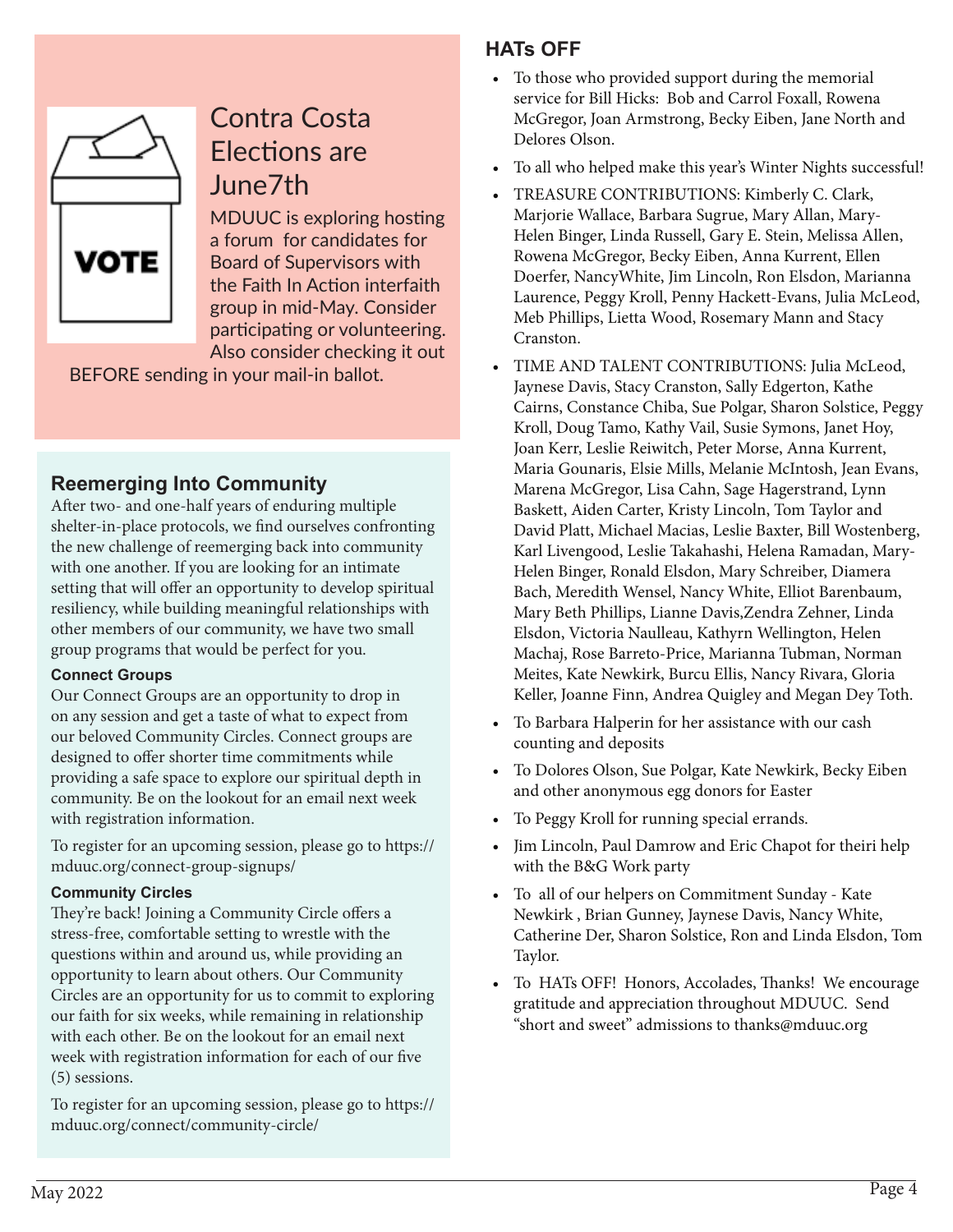# **The Universalist Association is Looking At Our Statement of Purposes and Principles and they want to hear from US!**

The Article II Commission of the Unitarian Unitarian Associaition is currently reviewing our purposes and principles as required by our Association's by-laws. As a part of this process, they are asking congregations to hold sessions to get input from congregations and we will hold one on June 1 at 7:30 p.m. This meeting will be in person and in the Sanctuary.

To learn more about the Article II Commission's work, go to : https://www.uua.org/ uuagovernance/committees/article-ii-study-commission



#### **"CODA" Widening the Circle Movie Event**

This year being more welcoming to those with disabilities has been our focus for Widening the Circle. In the spirit of this, please join us for our own showing of the award-winning movie CODA. Ruby is the only hearing member of a deaf family from Gloucester, Massachusetts. At 17, she works mornings before school to help her parents and brother keep their fish-ing business afloat. But in joining her high school's choir club, Ruby finds herself drawn to both her duet partner and her latent passion for singing (2021)

Hosted by Rev. Leslie Takahashi with opportunity for discussion afterwards. On campus and on Zoom. Please preregister 48 hours before if watching on Zoom so we can purchase the extended rights. Child care provided with 72 hours notice. Suggested Donation: \$5 Friday May 27th, 7:00 - 9:00 PM

# **Reimagining Caring: A Chance to Reengage**

Having trouble getting engaged? Feeling overwhelmed by the events of the world? Interested in making a difference in events such as climate change but feeling like your efforts don't matter? Through discussion, personal reflection and story, we will engage in this work using the renown book, *Trauma Stewardship: An everyday Guide to Caring for Self- Whole Caring for Others* by Laura van Der-noot Lipsy and Connie Burk.

If you would like to participate, please consider purchasing the book--if you need help obtaining a copy, let Rev. Leslie know.

Join in the discussion of this book with Rev. Leslie, which will begin May 5 and continue for 4 weeks. Suggested Donation: \$10

Thursdays, May - June 2 5-6 PM

*Because of the traffic at this time of day, this is designed as a virtual class. Please contact Rev. Leslie if that poses a barrier for you.*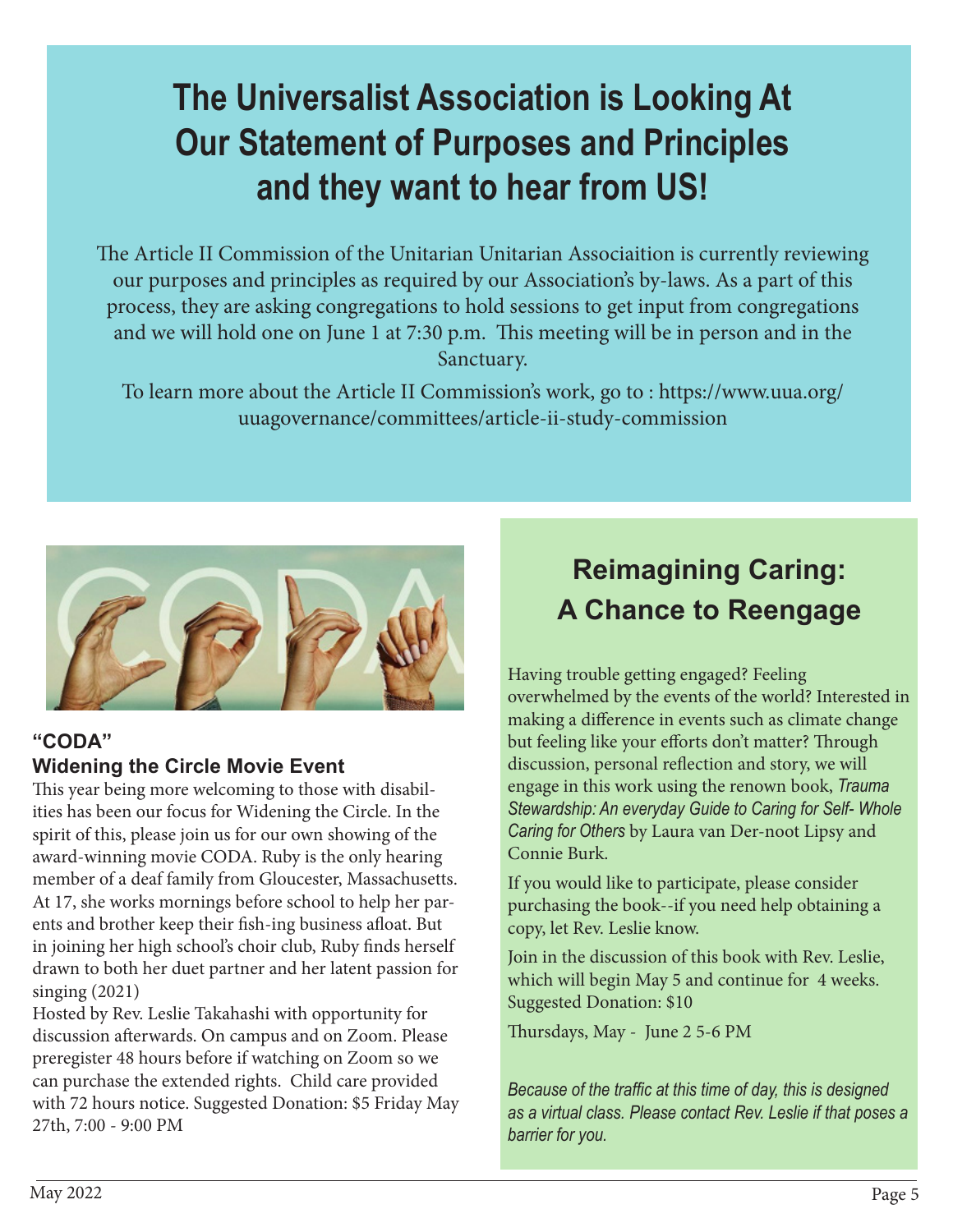### **Owning Our Religious Past**

Join Intern Minister, Michael Macias, as we explore and reclaim the positive aspects of our past religious connections. In this four

(4) week program, we will utilize the practices of art, visualiza-tion, and symbolism, to honor the gifts of our religious past. Sundays May 22 & 29 - June 12 & 19 11:45 AM - 1:15 PM

# **Signing Together with Lisa Cahn**

Fully virtual

If you have some experience with American Sign Language and you want the space to practice in reallife, please consider joining American Sign Language or English Sign Language interpreter Lisa Cahn in this time of informal conversation. This will be fully immersive without the use of our voices! What a wonderful way to be together!

#### Rituals of Healing

Join Rev. Leslie Takahashi and Michael Macias on May 25 from 6:30-7:30 on campus or on Zoom as we explore practices that promote the healing of our spirits. We will engage in simple practices together and have a chance to do inner reflection and connect to a group of nurturing individuals.

# **Not Getting Our Emails?**

Please check your spam and on Gmail, check your promotions folder if you were previously getting the email and are not now. If you have changed your email or have other issues, please contact Congregational Administrator Jen Marsh at Jenm@mduuc.org

If you have unsubscribed accidentally from our emails (we know some of you have!) we need to send you a special link to resubscribe, as we cannot resubscribe you ourselves. Email jenm@mduuc.org if you need to resubscribe.

Finally, some of you have emails that have permanently bounced in our systems and we cannot email you - if you have an email that has permanently bounced we will be letting your know via postcard soon.

## Are you interested in Earth -Based Practices?

 We are exploring restarting our Nature Spirit group. If you are interested please contact intern minister Michael Macias at michael@mduuc.org.

# **Save the Dates**

Two Congregational Forums will be held after services to prepare for the CONGREGATIONAL ANNUAL MEETING ON JUNE 5 where votes will be taken on the slate of nominations and the budget as well as approval of last eyar's minutes. The forums will be held on May 5 and May 22. The full budget will be presented on May 22. All members should have received a mailing from the Nominating Committee. \*\*\*\*\*\*\*\*\*\*\*\*\*\*\*\*\*\*\*\*\*\*\*\*\*\*\*\*\*\*\*\*\*\*\*

Please mark your calendars for our Annual Meeting on June 5th (which is also our annual flower ceremony!) \*\*\*\*\*\*\*\*\*\*\*\*\*\*\*\*\*\*\*\*\*\*\*\*\*\*

Save the date for our Music Extravaganza and Spring Fundraiser Sunday June 12 \*\*\*\*\*\*\*\*\*\*\*\*\*\*\*\*\*\*\*\*\*\*\*\*\*\*

Making travel plans? Save the date for our annual Bid 4 Love Fundraiser

Saturday, November 5, 2022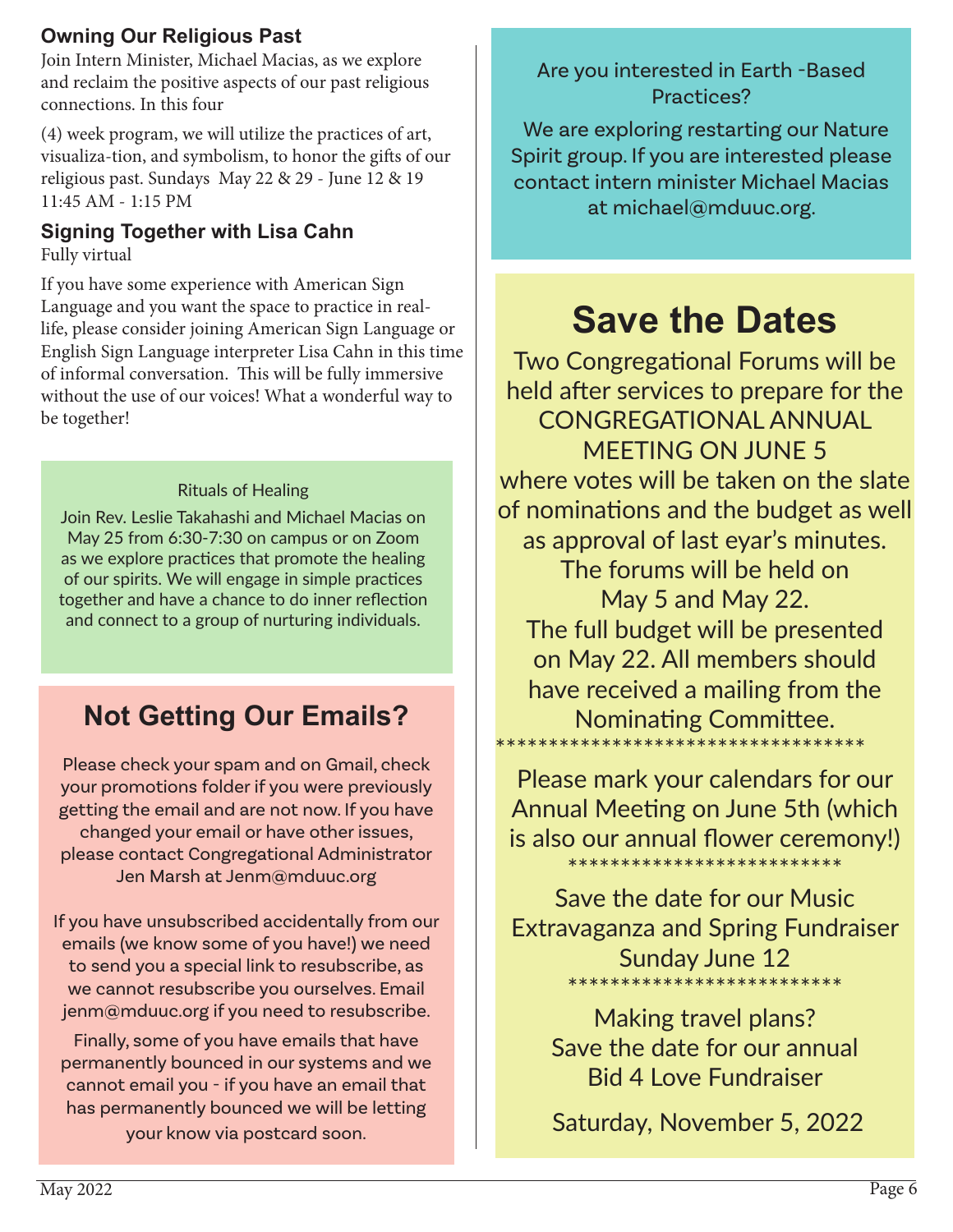#### **Just In Time! Ready to get involved? Interested in volunteering? We need your help!**

- USHER! We need ushers to be an usher for this service. If you can help please email tomtaylor@ mduuc.org.
- OWL Teachers. Our Whole Lives is a wonderful example of our values in action. We need some folks dedicated to scientifically grounded, values-based approaches to sexuality who are willing to be trained to work with our children and youth in this important foundational program.
- Hot beverage hosts. Interested in extending hospitality with a hot or cold drink? This is the time and a real help to our reconnection effort.
- Are You a Good Party Person? We need you to help us with some upcoming events.
- Are You A Good Listener? Now is the time we are welcoming new Pastoral Visitors (members only because of legal restrictions). Contact Rev. Leslie to learn more.
- Ready to Rake? We have leaves. Contact Tristan Thielman if you can help.
- Help Those Unhoused. We need a representative to the Walnut Creek Homelessness Task Force. Attend one meeting a week. If you can help, contact Rev. Rodney.
- Phone Outreach. We need people who like to call friends to help us make some calls to check in and see how our members are doing.
- Drivers Needed! We are still in need of drivers, especially on Sunday afternoons to help make some contact-less delivery to cheer our more isolated members. If you can help, please contact Rev. Leslie and put "Drive" in the memo line.
- Sunday morning hospitality. Miss that warm beverage? We are ready to start offering them on the Lower Patio again (which will allow the Upper Patio to remain a masked space for those that need that extra assurance to attend.) In order to get beverages happening again, we need the commitment of folks who can help with set up and serving
- Greeters Needed Do you like being a friendly face? We need ushers and greeters for our services and if you can help please contact Zendra@mduuc.org

# OPTIONS FOR WORSHIP CONTINUE!

We are back and singing and gathering in the building with masks to allow this to be a space inclusive of as much of our community as possible.

Currently preregistration is NOT required so please know space may be limited.

This lovely weather makes a great experience for those who prefer to remain outside. The Bortin Hall will be used as a Caring Space for those who require more distance or have other special considerations.

Masking is now optional outside and remains required to attend services inside. Scientific studies are showing that wearing a N-95 or KN94 reduces chance of Covid infection by more than 80 percent. Paper surgical masks and clothe masks do not offer this efficacy.

Proof of vaccination (including booster) needed for indoor attendanance. Please send a copy of your vax record to admin@mduuc.org or come early to register the first time. Once you have registered you won't have to do so again. If you have a medical reason you cannot be vaccinated, please speak to Rev. Leslie Takahashi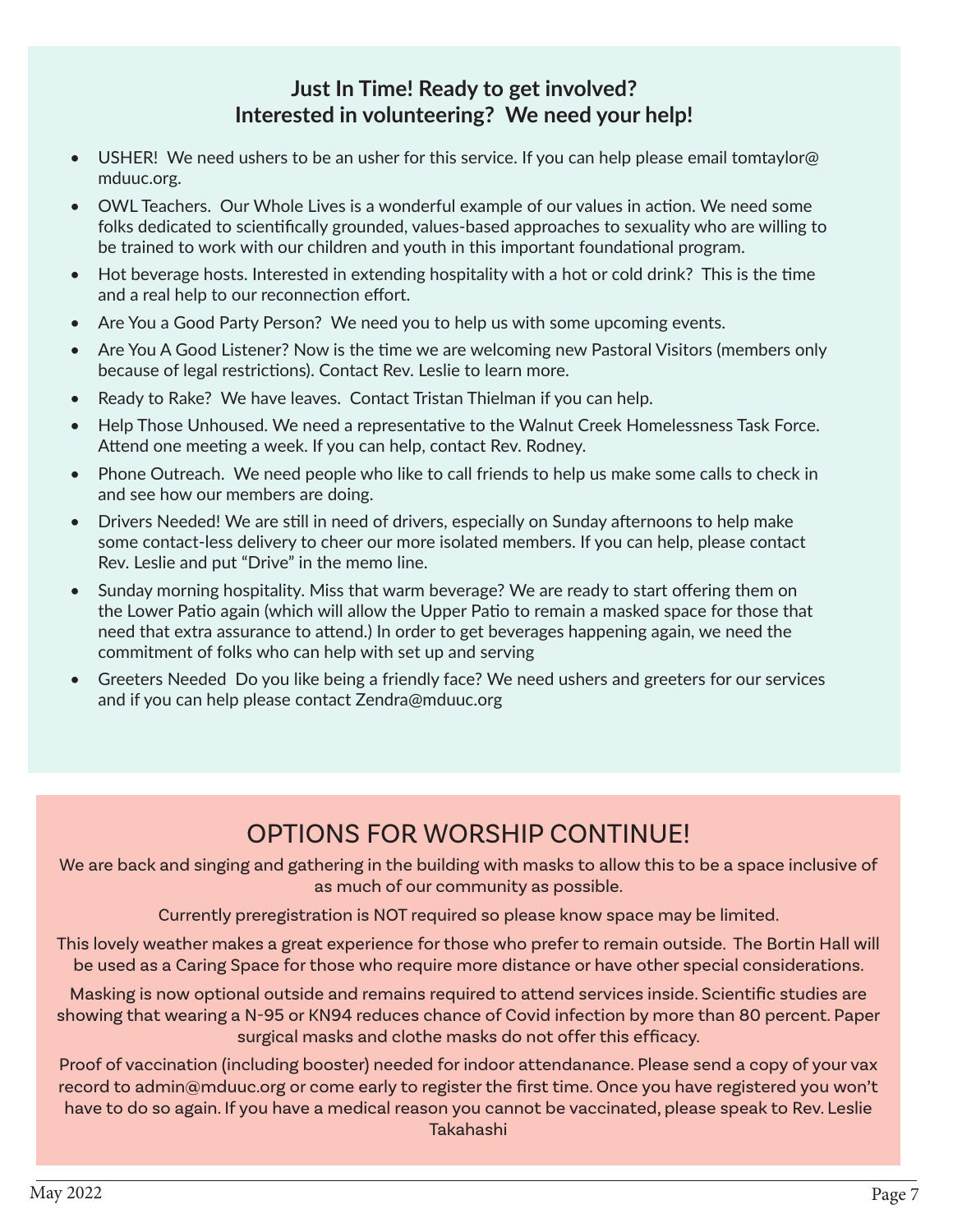

#### **MDUUC Strategic Initiative 2021-2022 – WIDENING THE CIRCLE**

*Appointed by the MDUUC Board of Trustees to lead the strategic goal to define HOW MDUUC will implement the recommendations of the Commission on Institutional Change (COIC) entitled Widening the Circle of Concern, Lynn Baskett writes a monthly update on the process and progress. This month, as the season of giving and annual pledges, approaches, Lynn considers how our strategic goal of becoming a year-round stewardship effort might flex and shape to widen its circle of involvement and care.* 

How is promotion of diversity, equity, and inclusion, along with dismantling systemic racism, relevant to your spiritual practice and/or your church experience?

*"A Unitarian Universalism rooted in its theological traditions has no choice but to engage in practices of inclusion, diversity and equity."\** 

Starting with a different question: how does our church provide us with positive spiritual experiences? My list includes:

- •hearing messages and engaging in activities that stimulate my thinking,
- •providing grounding for moral and ethical decisions,
- •supporting my human attempts to make meaning of what is intangible and powerful,
- •motivating me with principles that will enhance the quality of my life, and
- •helping me be become a better person.

I want to be challenged to grow and have opportunities to live my values. I want relationships where I feel welcome even if my beliefs are not the same as all the others with whom I interact. What is on your list?

Our organizations are a product of our American history

and culture. They are not inherently set up to be barrier-free so that everyone can reach their full potential. Churches can (and often do) contain similar barriers. The Widening the Circle of Concern report asks us to consider how we can make our church even more inclusive and equitable than it already is. An inclusive church will support the personal and organizational growth of ALL participants.

The Task Force, charged with coordinating our congregational review of the Widening the Circle of Concern recommendations for incorporation into our practices and policies, is asking members how they view actions to dismantle systemic racism and become more inclusive, diverse, and equitable as spiritual work. Here are some of their words:

- Working to change our American systems to eliminate barriers so that everyone can reach their full potential is spiritual work. ---Jo Gelinas
- This work challenges me to call people in, rather than calling them out, and to have more grace when presented with differing perspectives. ---Elsie Mills

*Lynn Baskett writes a monthly update on the process and progress of Board Objective #1 to implement the Widening the Circle of Concern report recommendations.* 

*Send your questions and comments on Spiritual Work to wcc@mduuc.org*

*\*Widening the Circle of Concern Report (page 15) For written and audio version of the Report: https://www.uua. org/uuagovernance/committees/cic/widening*

#### **Joyfully Ourselves - LGBTQ+ Group**

If you are a person who identifies as LGBTQ+, please consider joining Rev. Rodney Lemery and other LGBTQ+ identified congregants and friends! We would love to invite you to join us on campus in April for a fun game night of giant Jenga and giant dominoes! We will also serve a lovely mocktail and some simple snacks in our opt-in food area! If you are part of our growing virtual group NO WORRIES! We will send you the mocktail recipe and will be providing a zoom link and online games via zoom as well!

Hope to see you there!

3rd Thursdays of the month from 7:00-8:00PM via Zoom -https://us06web.zoom.us/j/86127709182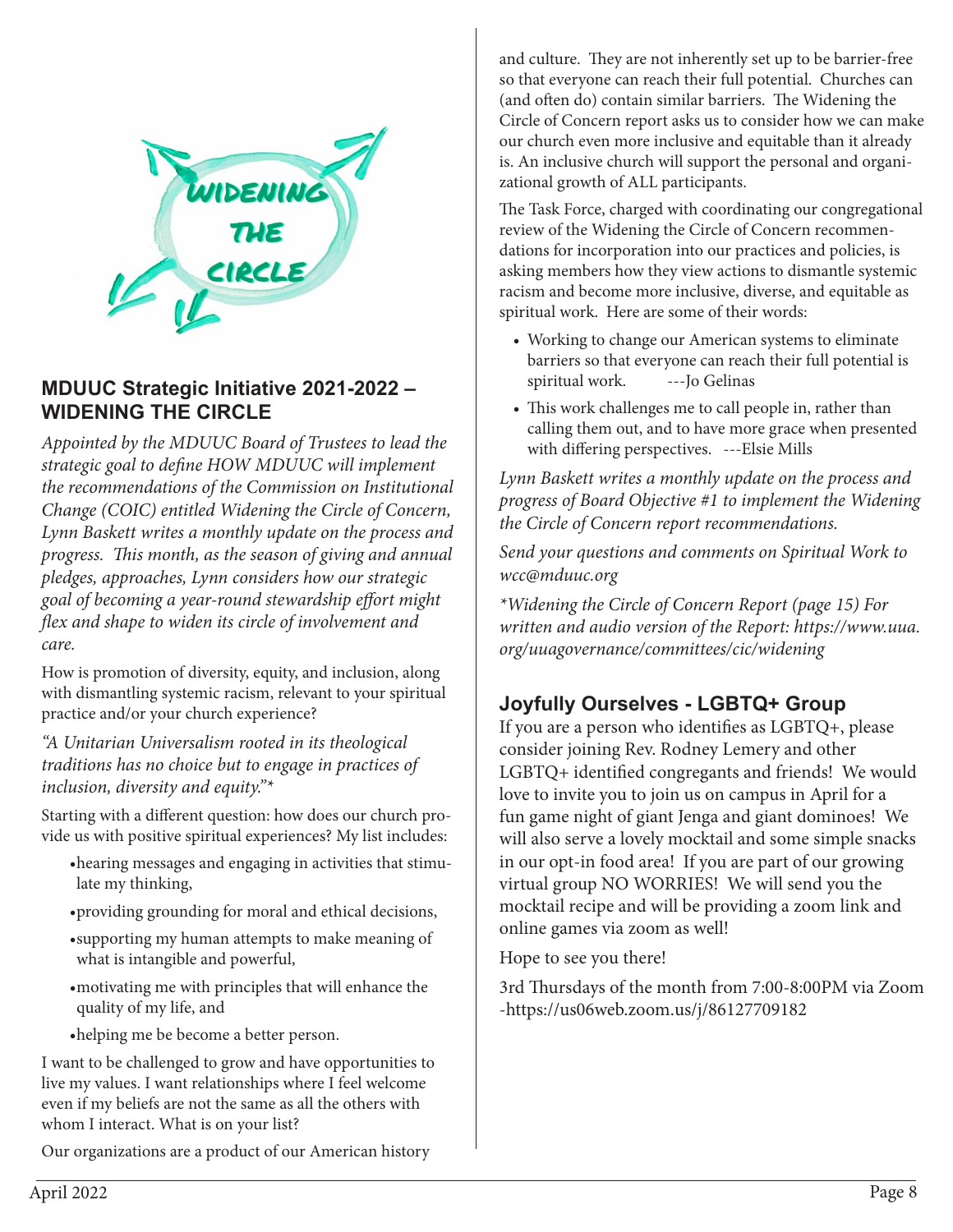April 6, 2022 Mt. Diablo Unitarian Church 55 Eckley Lane Walnut Creek, CA 94596

You are a hunger-fighting "soup-er" hero! Thank you so much for your food drive donation to the Food Bank of Contra Costa and Solano. The 136 pounds of food you collected equate to 113 meals for our neighbors struggling to make ends meet. Your donation was received between 1/01/22 and 3/31/22.

Food drives like yours help provide a greater variety of groceries than food that is purchased by the truckload. You are a critical resource helping to serve 1 in 6 people in Contra Costa and Solano counties.

In addition, food drives help raise awareness of hunger in our community and the needs faced by neighbors right where we live!

While the need is great, the community has risen to the challenge, including people like you who didn't wait for "someone else" to make it happen. It was up to YOU, and YOU did it!

It takes a village to feed a village.

Thank you for being part of the solution,

Neil Zarchin Food Drive Administrator Food Bank Contra Costa and Solano

#### **Save the Dates Celebrations of Life**

The Celebration of Life for Joan Adams will be Friday, May 20 at 11 a.m.

A Gathering for Terry Westrope will be held on Saturday, May 21, 6:30 - 8:30 pm on campus only

The Celebration of Life for Eleanor Greenlee will be May 22 at 3 p.m. Cards to Eleanor Greenlee's family can be sent to her home address.

The Celebration of Life for Endy Stark will be June 18 at 1 p.m. Cards for Endy Stark's family can be sent c/o Bea Winslow, 708 Glen Road Danville Ca 94526

Cards for Mary Smits family can be sent c/o Ken Smits at 434 Gregg Place, San Ramon, CA 94583.



**Donate Blood** tures with her Erriny carrengey adventures wr<br>family thanks to blood donors.

vitalant.

#### **Red Cross Blood Drives at MDUUC**

Monday,s May 2 and 16, 2022 Time 11:00 a.m. - 4:00 p.m. By appointment only at Bloodhero.com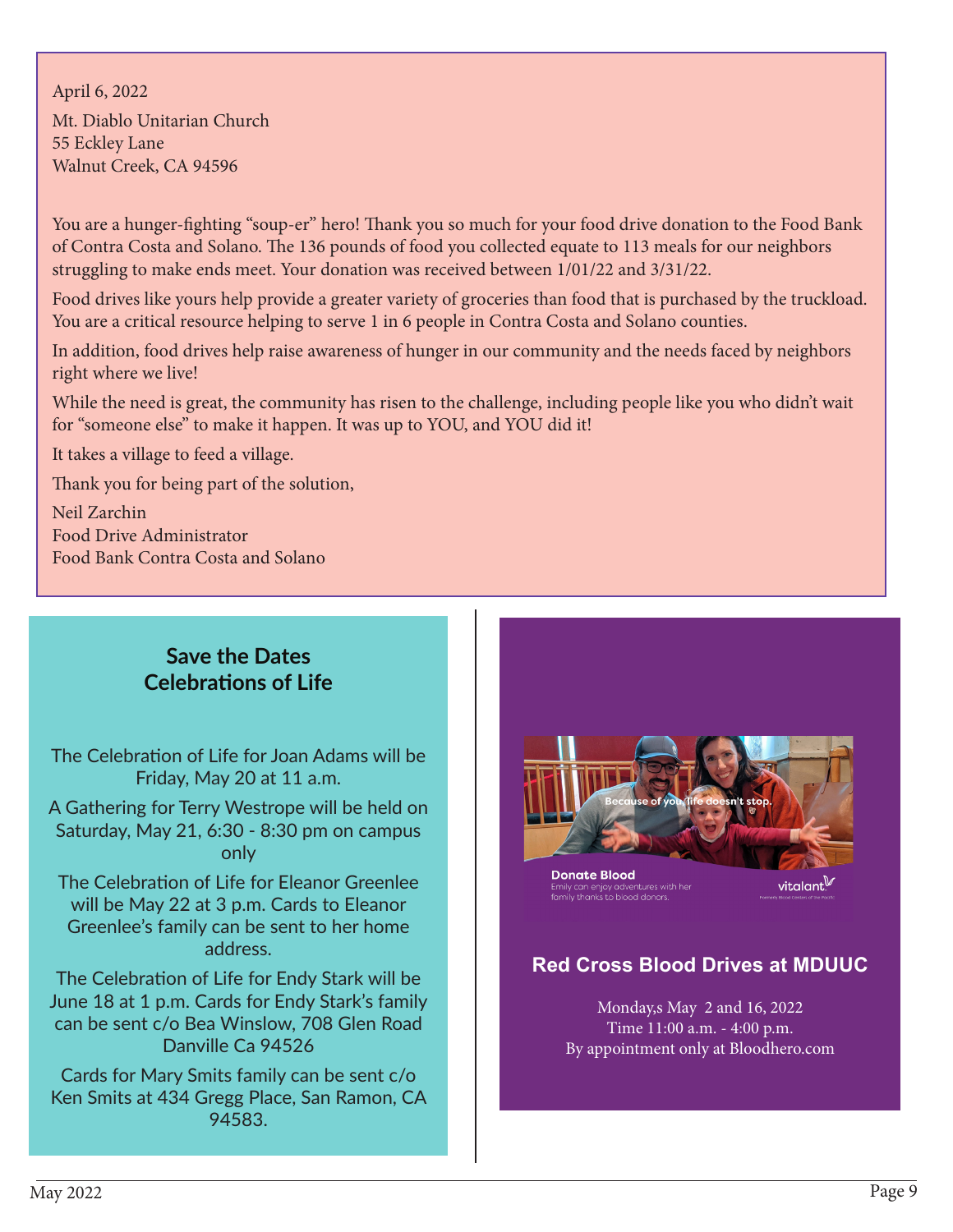# Ongoing Programming

*Remember the best way to connect to virtual events is to go to our calendar at https://mduuc.org/mduuc-calendar/ where you can find locations and links for on-going events and registration for those events which require it.* 

#### **Friday Meditation**

Second and fourth Fridays at10 am. Please join us for this practice which is led by Rev. Leslie Takahashi and involves a guided meditation, a time for quiet reflection and a chance to state an intention for the day. All in 30 minutes to launch you into your day. The medtiations are also available under the Meditation section of the website. Friday morning meditation are live and archived!

### **Elder Journey**

Elder Journey is a spirited conversation about life issues and the perspectives of older folks. Please join Rev. Leslie and the Elder Journey Community. Elder Journey meets on Wednesdays at 10:30 a.m. Elder Journey meets virtually on the 1st & 3rd Wednesdays, is hybrid (in person or virtual) on the 2nd & 4th Wednesdays

#### **Vespers!**

Vespers is a mid-week recharge for the spirit and a chance to connect to community - 1st and 3rd Wednesday at 6:30 p.m. You can join via Zoom tor our Livestream or in Person on the 1st and 3rd weeks of the month. (register via the calendar for in-person). This is a great place to check in with your spirit and some friendly community members.

#### **Yoga**

Mondays 7:00 p.m. (currently virtual). The session begins with gentle integrated yoga asanas and stretches, breath work exercises, relaxation techniques and opportunities to set neural pathways for happiness that include laughter yoga. A 20-minute guided relaxation meditation follows.

#### **YRUU, High School Youth Group**

YRUU, High School Youth Group Sundays, from 12-1:30. Please check the Children & Youth pages at https://mduuc. org/children-and-youth/ for the calendar of events. Can also email Marena@mduuc.org for more information.

### **Middle School Youth Group**

MSYG, Middle Schol Youth Group, meets on the 1st & 3rd Wednesdays, from 6:00 - 7:00 pm. Please check the Children & Youth pages at https://mduuc.org/children-and-youth/ for the calendar of events. Can also email Marena@mduuc.org for more information.

#### **WomenTalk**

WomenTalk is a space for women interested in exploring their identity as female-identified people. This is a supportive space in which we deal with matters of the spirit and heart and create a place to ask deep questions of one another. Second Wednesdays at 7:45 p.m.

### **12 Step for UUs**

Tuesdays at 5:30 p.m. see the calendar for the Zoom link. Join us as we share our experience, strength, and hope with one another at MDUUC. No matter what addiction you have, you are welcome to join us as we engage in recovery as Unitarian Universalists.

### **Grief Group**

First Friday of the month at 12:00 p.m. Monthly grief group in a drop-in format available in-person and virtual, This is a way that those who have suffered a loss can continue to gather support.

### **Grief and Transitions Group**

Third Saturday of the month at 11:00 am. This is a group for those who are either grieving the loss of a loved one or experiencing a major unsettling life transition.

## **Monthly Caregiver Support Group**

Caregiving for a loved one can be challenging. Our drop-in support group meets the first Saturday from 11:00 a.m. - 12:30 p.m. monthly on Zoom.

#### **Journeying Toward Wholeness**

Fourth Wednesdays

Members and Friends of MDUUC who identify as white are invited to this gathering to create a sacred space where we can engage what it means to decenter whiteness in a culture that centers whiteness. We will engage together to understand oppression as it exists within ourselves and around us. You are encouraged to attend in spite or becauseof your level of awareness or understanding. We will engage texts, multi-media, and other sources and engage in dialogue. This gathering will be facilitated by Rev. Rodney Lemery.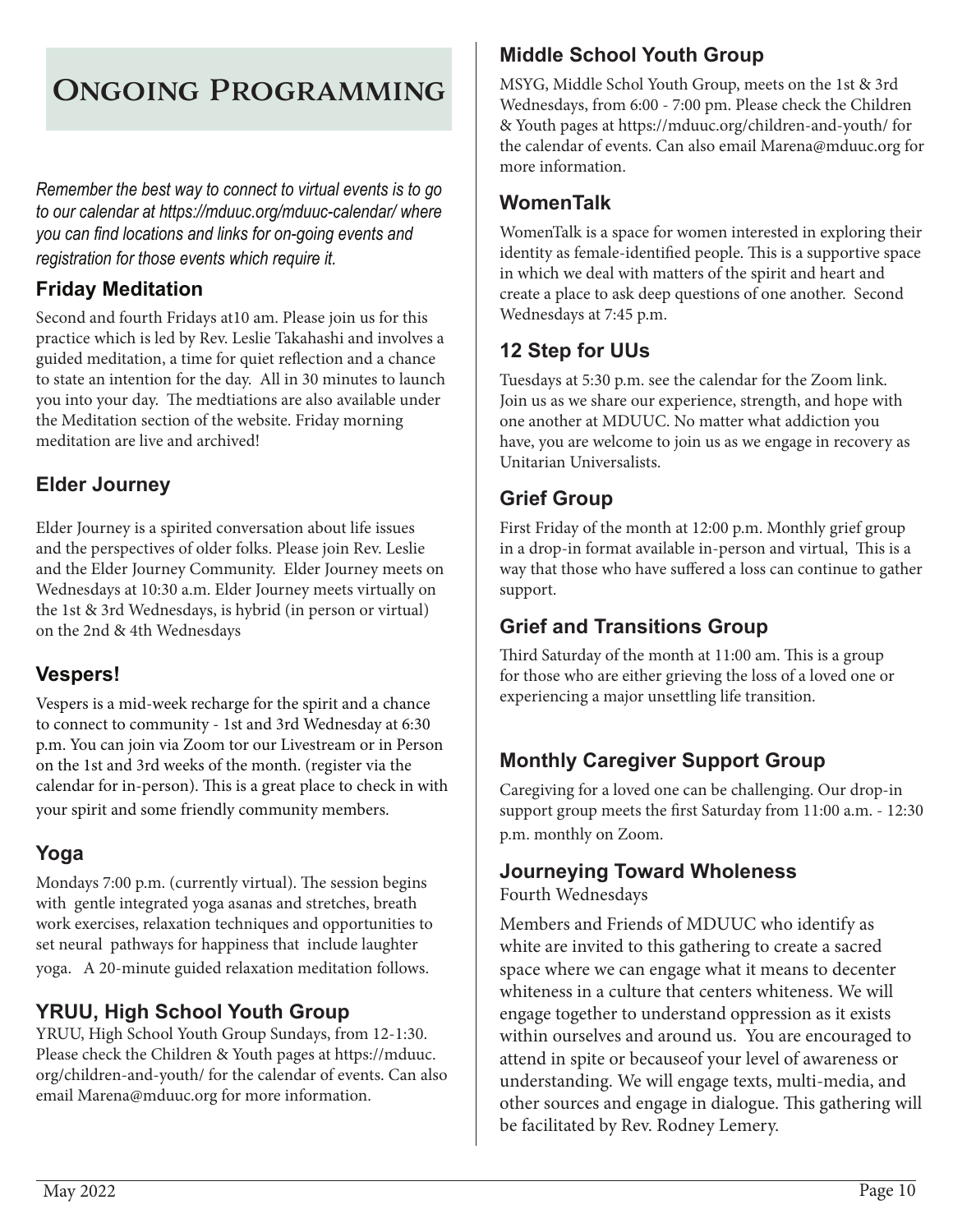#### **Black, Indigenous and People of Color Caucus\***

Third Saturday of the Month

Members and friends of MDUUC who identify as People of Color are invited to join this gathering where we will create a sacred space of sharing and power. Each month, we will come together to reflect on our experiences as people of color in Unitarian Universalism and in our larger world. Using our stories, our wisdom and our truths as our guide, we will collaborate on a vision of what it means to be "exuberantly multicultural" - within and beyond MDUUC's walls. This gathering will be facilitated by Rev. Leslie Takahashi. We meet monthly with alternating times, Email michael@mduuc. org to be apprised of meeting times. Get in touch and learn more!

#### **Emerging Adults**

MDUUC's Emerging Adults gather to learn new life skills, make new connections, enjoy good company, nurture their spirits and have fun! They range in age from 18-24. This group supports each other as they navigate life transitions from post high school into adulthood. Stay in touch with MDUUC's Emerging Adult Events through our Emerging Adult email list, contact Marena@mduuc.org to be added. Whether it's a new skill, game night, or a delicious meal, the emerging adult group is the place to be!

#### **Young Adult Groups**

The Young Adult Group at MDUUC is for adults age 24 to 35. This group provides an opportunity for people to gather, meet and do fun things together. To find out about planned gatherings and to be added to the mailing lists, contact marena@mduuc.org.

#### **MDUUC Bike Group**

The MDUUC Bike Group holds a ride on the third Saturday of each month, unless other plans are communicated. All levels of ability are welcome. We meet at the church at 10:00 a.m. and carpool or ride to our starting location. We have an email list and communicate our plans before each ride. If you would like to be on that list, please email Jim Hughell at jhughell@hotmail.com

#### **MDUUC is for Readers and Book Lovers**

Books and Connections: 7:00-8:30 pm, First Tuesday of each month. Meets on Zoom – Sign in at the Virtual Calendar. Info and reading list: helenreznick@mduuc. org.

## **Open Women's Group**

First Thursday Morning of the Month

This monthly group gathers to hear topics and presenters and to share in community. Please see the calendar at mduuc.org or email admin@mduuc.org to be added to the mailing list.

### **Men's Breakfast**

Second Saturday of the Month

This is a group for those who are male-identified to gather for conversation and to share life experiences. To find out about the next meeting, please see the calendar.

#### **Breeze Member Database**

We have converted our member database to Breeze CHMS. As part of that conversion, we are asking members to move their recurring donations from our old system to this new one to save time and improve accuracy. It's an easy process, but we may need to assist in canceling your old donation service. Please contact admin@mduuc.org if you need assistance. **Thank you to all who have moved their donations already!**

We have also invited members to update their basic contact information directly by creating a login to their accounts. **If you need a new invitation please email admin@mduuc. org.** 

> **May Beacon Deadline** Beacon deadline is Wednesday, May 18 at 10:00 a.m.

#### **Board of Trustees**

Linda Russell, President Ron Ahnen, Vice President Neysa Matt, Co-Secretary Davina Smith, Co-Secretary Chris Carter, Treasurer

**TRUSTEES** Jaynese Davis, Steve Hirsch, Sharon Solstice, Andrew Oswald, Mark David Watanabe, Sage Hagarstrand